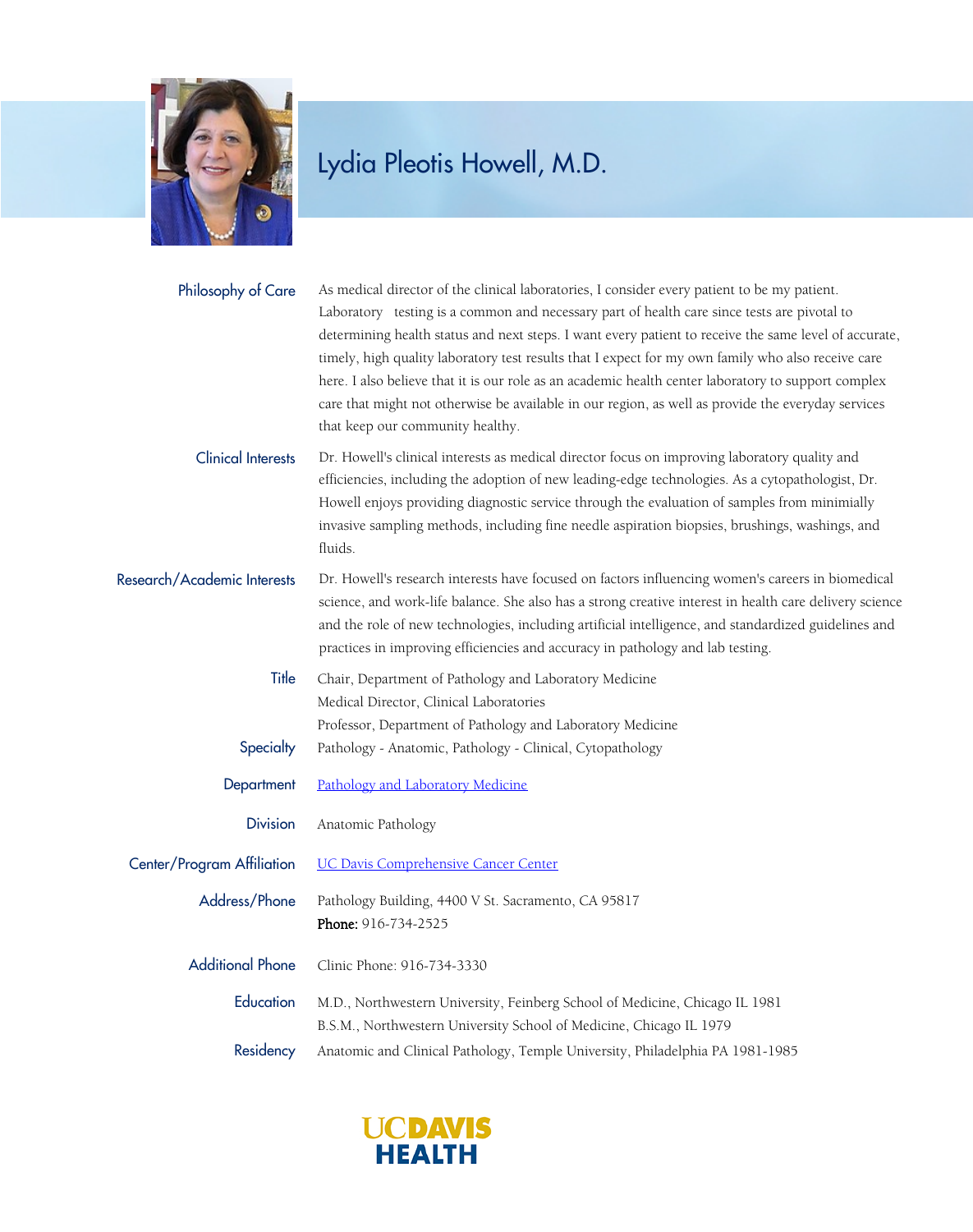

| Fellowships                       | Executive Leadership in Academic Medicine, Drexel University School of Medicine, Philadelphia<br>PA 1998-1999                                                                                                                                                                                                              |
|-----------------------------------|----------------------------------------------------------------------------------------------------------------------------------------------------------------------------------------------------------------------------------------------------------------------------------------------------------------------------|
|                                   | Cytopathology, Lankenau Hospital, Jefferson Medical College, Philadelphia PA 1985-1986                                                                                                                                                                                                                                     |
| <b>Board Certifications</b>       | American Board of Pathology, Anatomic and Clinical Pathology                                                                                                                                                                                                                                                               |
|                                   | American Board of Pathology, Cytopathology                                                                                                                                                                                                                                                                                 |
| <b>Professional Memberships</b>   | American Medical Association                                                                                                                                                                                                                                                                                               |
|                                   | American Society of Clinical Pathology                                                                                                                                                                                                                                                                                     |
|                                   | American Society of Cytopathology                                                                                                                                                                                                                                                                                          |
|                                   | Association of Pathology Chairs                                                                                                                                                                                                                                                                                            |
|                                   | College of American Pathologists                                                                                                                                                                                                                                                                                           |
|                                   | United States and Canadian Academy of Pathology                                                                                                                                                                                                                                                                            |
| <b>Honors and Awards</b>          | President, Association of Pathology Chairs, 2020, 2021, 2022                                                                                                                                                                                                                                                               |
|                                   | Papanicolaou Award, highest honor of the American Society of Cytopathology, 2017                                                                                                                                                                                                                                           |
|                                   | Deans Award for Inclusion Excellence (research team award), UC Davis Health, 2017                                                                                                                                                                                                                                          |
|                                   | Deans Award for Excellence in Departmental Mentoring, UC Davis Health, 2016, 2017                                                                                                                                                                                                                                          |
|                                   | AAMC Group on Women in Medicine Award as co-founder of UCDs Women in Medicine and                                                                                                                                                                                                                                          |
|                                   | Health Science Program, 2016                                                                                                                                                                                                                                                                                               |
| <b>Select Recent Publications</b> | To view a detailed list of Dr. Howell's publications, please click here.                                                                                                                                                                                                                                                   |
|                                   | Lipscomb MF, Bailey DN, Howell LP, Johnson R, Joste N, Leonard DGB, Markwood P, Pinn VW,<br>Powell D, Thornburg M, Zander DS. Women in Academic Pathology: Pathways to Department<br>Chair. Acad Pathol. 2021 Apr 28;8:23742895211010322. doi:10.1177/23742895211010322.<br>PMID:35155746.                                 |
|                                   | Howell LP, Wahl S, Ryan J, Gandour-Edwards R, Green R. Educational and Career Development<br>Outcomes Among Undergraduate Summer Research Interns: A Pipeline for Pathology, Laboratory<br>Medicine, and Biomedical Science. Acad Pathol. 2019 Dec 13;6:2374289519893105. doi:10.1177<br>/2374289519893105. PMID:31858021. |
|                                   |                                                                                                                                                                                                                                                                                                                            |

Rashidi HH, Tran NK, Betts EV, Howell LP, Green R. Artificial Intelligence and Machine Learning in Pathology: The Present Landscape of Supervised Methods. Acad Pathol. 2019 Sep 3;6:

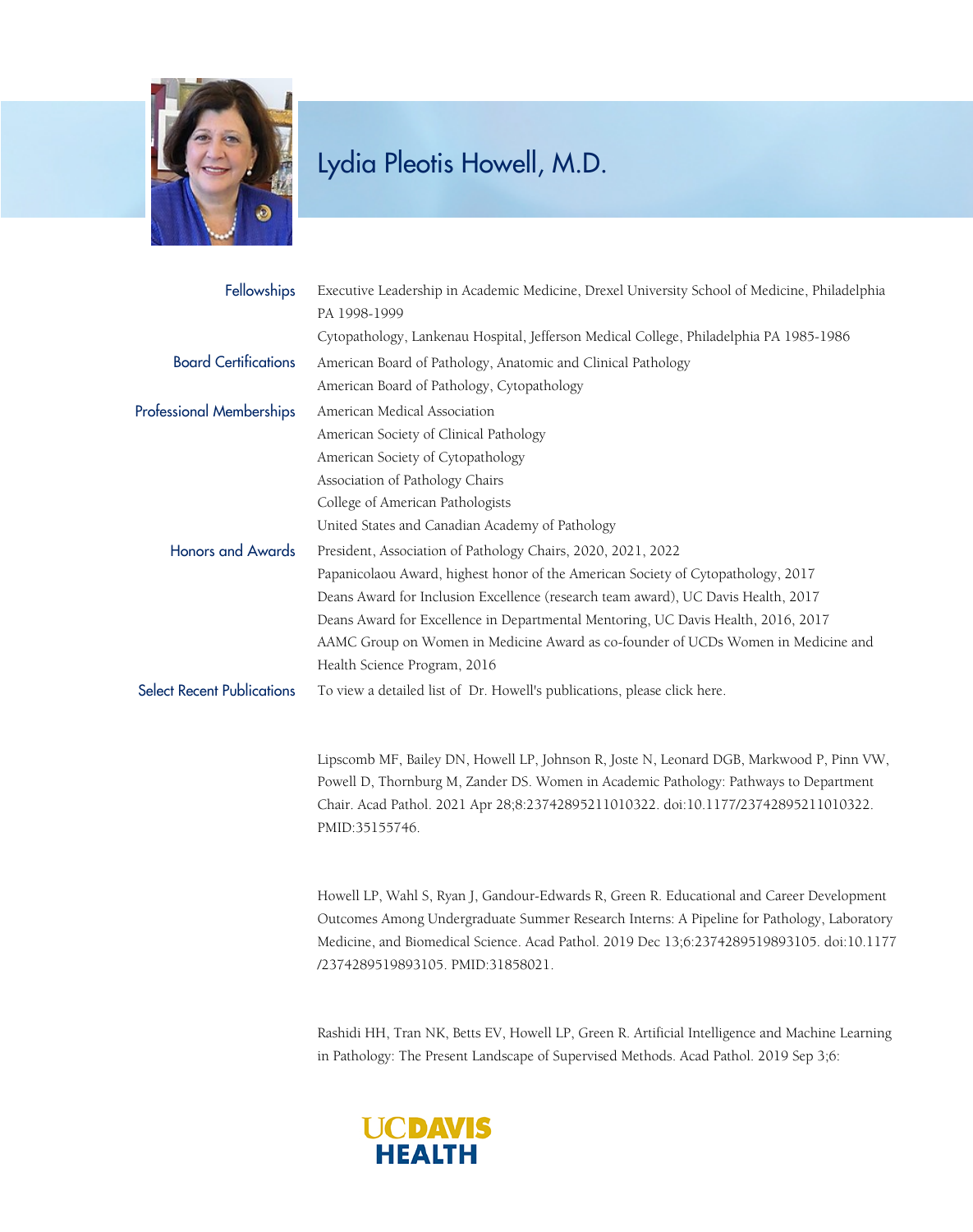

2374289519873088. doi:10.1177/2374289519873088. PMID:31523704.

Howell LP, Markwood PS, Zander DS. The Association of Pathology Chairs' Pathology Leadership Academy: Experience From the First 2 Years. Acad Pathol. 2019 Feb 11;6:2374289519826309. doi:10.1177/2374289519826309. PMID:30793023.

Howell LP. Papanicolaou Address: Why the next generation should take this journey and overcome constraint. J Am Soc Cytopathol. 2018 Jul-Aug;7(4):205-211. doi:10.1016/j.jasc.2018.03.003. Epub 2018 Apr 5. PMID:31043278.

Shauman K, Howell LP, Paterniti DA, Beckett LA, Villablanca AC. Barriers to Career Flexibility in Academic Medicine: A Qualitative Analysis of Reasons for the Underutilization of Family-Friendly Policies, and Implications for Institutional Change and Department Chair Leadership. Acad Med. 2018 Feb;93(2):246-255. doi:10.1097/ACM.0000000000001877. PMID:28834844.

Howell LP, Beckett LA, Villablanca AC. Ideal Worker and Academic Professional Identity: Perspectives from a Career Flexibility Educational Intervention. Am J Med. 2017 Sep;130(9):1117- 1125. doi:10.1016/j.amjmed.2017.06.002. Epub 2017 Jun 15. PMID:28625409.

Villablanca AC, Li Y, Beckett LA, Howell LP. Evaluating a Medical School's Climate for Women's Success: Outcomes for Faculty Recruitment, Retention, and Promotion. J Womens Health (Larchmt). 2017 May;26(5):530-539. doi:10.1089/jwh.2016.6018. Epub 2017 Feb 7. PMID: 28170291.

Miller KM, Ha DF, Chan RK, Andersen SW, Howell LP. Impact of a student-led community education program to promote Pap test screening among Asian-American women. J Am Soc Cytopathol. 2017 Jul-Aug;6(4):145-154. doi:10.1016/j.jasc.2017.03.004. Epub 2017 Apr 5. PMID: 31043267